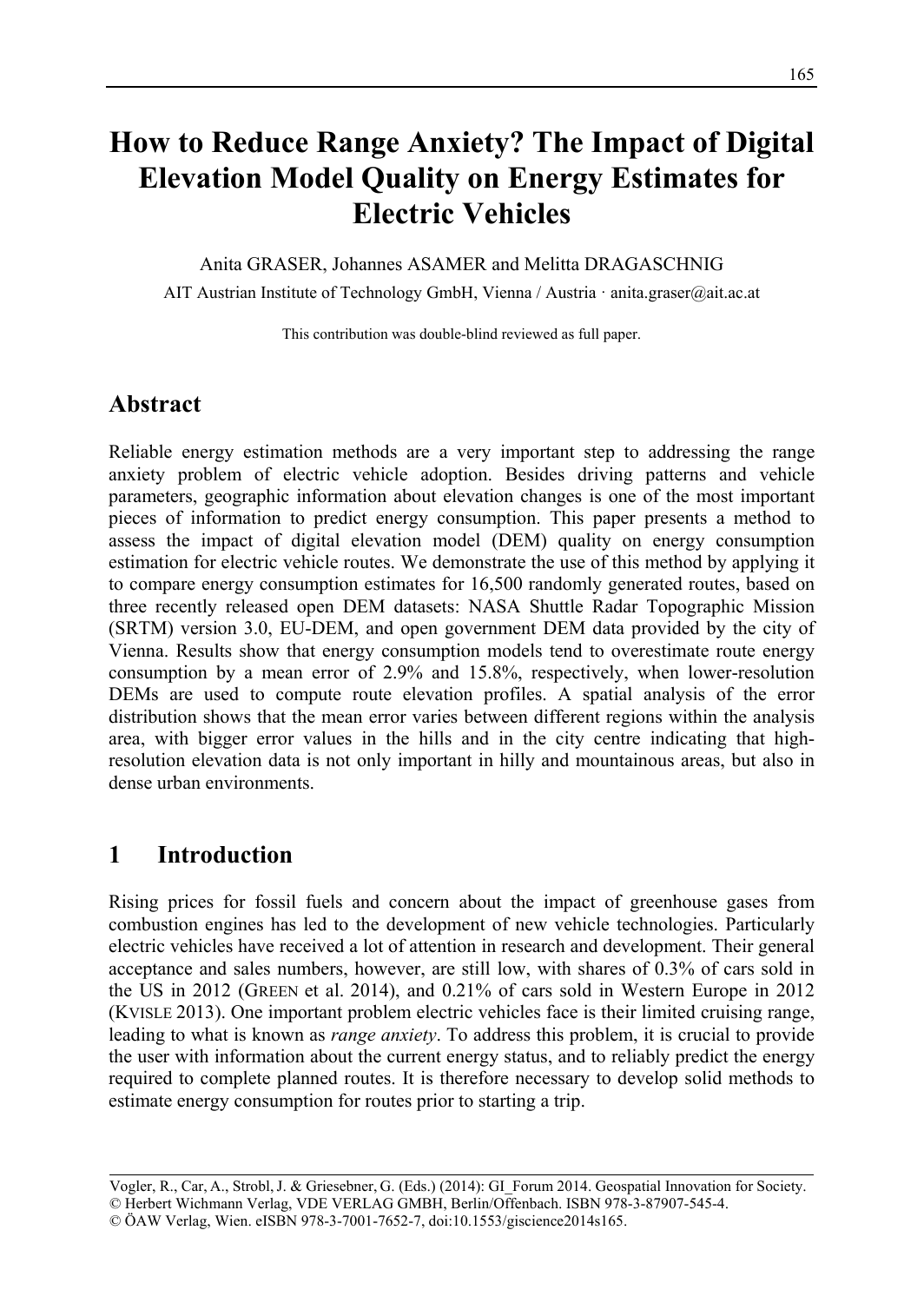In a related study, BACHOFER (2011) compares LIDAR data for Bavaria to Advanced Spaceborne Thermal Emission and Reflection Radiometer (ASTER), and different versions of Shuttle Radar Topographic Mission (SRTM) data. The work focuses on energy estimates to provide a general overview of the driving range of electric vehicles by modelling the total energy consumption for travelling all the edges of the analysed street network. Results for individual routes which are required for operational route planning are not discussed in detail. He only reports that differences of more than 30% were observed for some route energy estimates.

Energy usage models for regular (i.e. combustion engine) and electric vehicles have been discussed, for example, in KONO et al. (2008) and PRINS et al. (2012) respectively. PRINS et al. (2012) compare the measured energy usage value on a test route to model predictions using elevation data from different sources: two GPS trackers and the USGS database. They report that all predictions overestimated the energy usage required for the route with values ranging between 22% for the worse GPS tracker, 7.9% for the better GPS tracker, and the USGS elevation data scoring 11.3%. KONO et al. (2008) present a fuel consumption analysis for different geographic (mountainous or smooth) and traffic conditions (expressway or congestion) using elevation data provided by GSI of Japan with a spatial resolution of 50m. They present a comparison of fuel consumption factors in various geographic and traffic congestions, which shows that base consumption and elevation change cause the biggest changes in the composition of total fuel consumption, while fuel consumption due to friction, air drag, and acceleration does not change much between scenarios.

A closely related problem is the problem of energy-optimal route planning for electric vehicles with recuperation, which is covered for example in BAUM et al. (2013) and JURIK et al. (2013). Due to the recuperation of electric energy, a negative edge weight is assigned to links running downhill. Basic routing algorithms such as Dijkstra's algorithm are not suitable to address this problem, because they require non-negative edge weights. Elevation data in both studies was derived from SRTM. The focus of these papers lies in developing algorithms which can quickly compute energy-optimal routes in real-world-sized networks. Results and discussions therefore focus on query time, rather than evaluation of prediction results.

In this study we focus on the geographic information used in energy consumption models and evaluate the influence of different DEM quality on energy consumption estimates for routes in the city of Vienna. The remainder of this paper is structured as follows: Section 2 introduces the DEMs which were used in this comparison, and describes the process used to generate the test route dataset. In Section 3 we describe the energy consumption model. Section 4 presents the results of our comparison, before Section 5 discusses findings, and Section 6 covers opportunities for future work.

# **2 Input Data and Preparation**

This section gives an overview of DEMs and test routes which were used for the impact assessment of DEM quality on route energy estimation for electric vehicles. In this study, DEMs from NASA, the European Environment Agency (EEA) and the city of Vienna were used to estimate the energy consumption of 16,500 randomly generated routes. Figure 1 provides a preview of the level of detail in the three DEMs.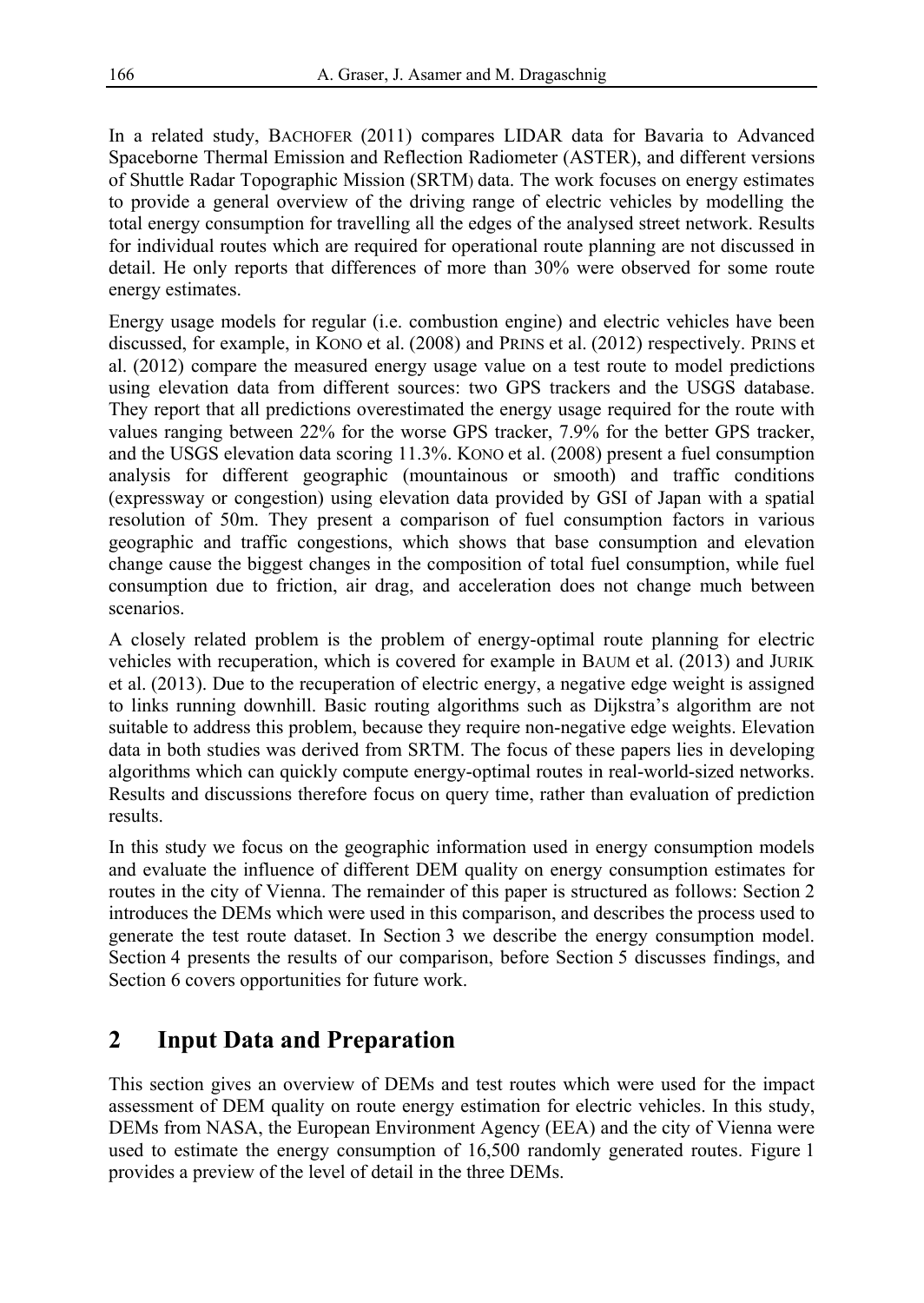

**Fig. 1:** Details of the hills and river side of northern Vienna in all three DEMs

NASA SRTM V3.0 (from now on referred to as SRTM3.0) was released on November 20th, 2013. SRTM3.0 has eliminated all voids found in previous versions with fill, primarily from ASTER Global Digital Elevation Model Version 2, and secondarily from USGS GMTED2010 or USGS National Elevation Dataset. SRTM3.0 data is provided in WGS84 (EPSG:4326) with one-arc-second postings for the US and its territories, and threearc-second postings (approximately 90m) for the rest of the world. (NASA 2013)

The EU-DEM is a digital surface model covering Europe, created in the course of the Copernicus programme funded by the European Union. The data was released in November 2013 (INSPIRE FORUM 2013) and is provided in EU-LAEA (EPSG:3035) at a resolution of 25m. EU-DEM is based on SRTM and ASTER GDEM data. The data is provided without formal validation so far. Publication of an independent statistical validation has been announced for the course of 2014. (EEA 2013)

The open government DEM dataset published by the city of Vienna (from now on referred to as Wien-DEM) is based on surface points, break lines (slope edges, shoreline), and airborne laser scanning data. It is provided as a regular vector point grid in WGS84 (EPSG:4326) and MGI/Austria GK East (EPSG:31256), at a resolution of 5m. The DEM is regularly updated with new data, and artificial structures such as houses and bridges are excluded from this DEM (STADTVERMESSUNG WIEN 2013). The data is provided free of charge under a Creative Commons license via a Web Feature Service (WFS) with a reported limit of 300,000 features per request (OGD WIEN 2013b). In practice, it was necessary to request considerably smaller numbers of features using bounding boxes of 1km² size to successfully download the data from the WFS.

To achieve a good spatial distribution of test routes within the analysis area, we first generate a hexagonal grid with a cell size of 1km² covering Vienna. The set of random test routes is then generated by overlaying the hexagonal grid to the road graph, i.e. the GIP street network published by the city of Vienna (OGD WIEN 2013a). The road network is defined as a graph  $G = (V, E)$ , where the set of vertices V represents the intersections and the set of edges  $E$  represents the street segments. For each neighbouring pair of cells, ten unique pairs of randomly selected graph edges  $E$  are created. Cells containing fewer than ten edges are excluded from the analysis. The minimal air-line distance between edge pairs is defined as 800m, in order to avoid too short routes which would distort the analysis results.

For each edge pair, the central points of both start and end edge are then extracted and used as input for a shortest path routing. Each route is represented by an ordered set of all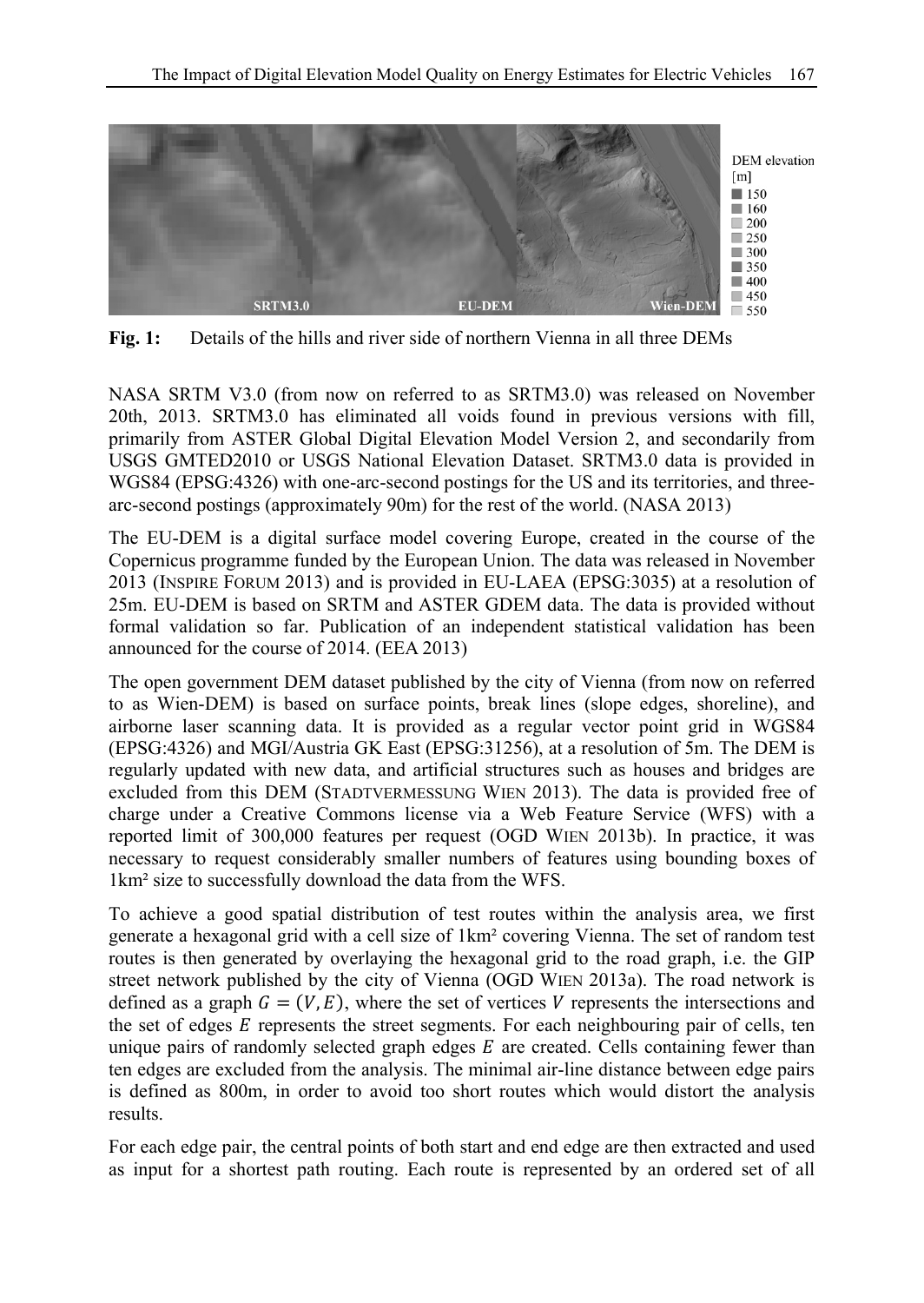geometry nodes of the graph edges comprising it. Subsequently, route elevation profiles are generated by extracting the DEM values at the node positions using nearest neighbour sampling. The resulting routes have a mean length of 2,109m (min: 802m, max: 15,754m, median: 1,830m). Only routes which are completely covered by all three DEM datasets are used in the following route energy consumption estimation.

### **3 Energy Consumption Modelling**

This section presents the energy consumption model used to estimate energy consumption for individual routes. The test routes are computed based on the GIP street network as described in Section 2.

To estimate energy consumption on a route, we use a vehicle longitudinal dynamics model based on TREIBER & KESTING (2010). One part of this model estimates the required energy on the drive train. While in TREIBER  $&$  KESTING (2010) a model for a conventional combustion engine is used to estimate the overall energy consumption (amount of fuel), we in this study assume an electric motor. It is worth noting that the maximum efficiency of combustion engines is limited to a small operating range for torque and speed. Since this is not the case for electric engines, efficiency is much less dependent on current speed and torque, and therefore can be assumed as rather constant.

The total power estimate is composed of power to overcome acceleration resistance  $(P_{kin})$ , rolling resistance ( $P_{res}$ ), wind resistance ( $P_{air}$ ), and elevation changes ( $P_{pot}$ ), as well as the power  $(P_0)$  for appliances such as heating, air conditioning and lights. The required power on the drive train for moving a vehicle therefore is

$$
P_{drive} = \max(0, P_{kin} + P_{res} + P_{air} + P_{pot}).\tag{1}
$$

Since in this study we focus on the influence of different DEM quality on energy consumption estimates, we are mainly interested in changes to the term related to potential energy  $P_{pot} = mg\Delta h$ , where m is the mass of the vehicle, g is gravity, and  $\Delta h$  is the elevation difference.

On downhill sections, the potential energy can outweigh acceleration, rolling, and wind resistance, and excessive power can be recuperated back to the battery up to a certain maximum. Therefore recuperation power is described by

$$
P_{rec} = \min(0, P_{kin} + P_{res} + P_{air} + P_{pot}).
$$
\n
$$
(2)
$$

From (1) and (2) it is clear that neither  $P_{drive}$  nor  $P_{rec}$  is null, which means that the electric engine can be operated either as a motor or as a generator with different conversion efficiency rates. The total energy which has to be provided by the battery can be described as the difference between total energy spent and recuperated energy

$$
E = [P_{drive}/\alpha_{drive} + \max(-P_{max}, P_{rec}\alpha_{rec}) + P_0] \Delta t, \tag{3}
$$

where  $\alpha_{drive}$  and  $\alpha_{rec}$  are the efficiency rates of the power train (composed of efficiency rates for motor/generator, gear unit, charging and discharging), depending on the direction of energy flow, and  $\Delta t$  is the time span. If E is negative, energy will be restored to the battery. In this study,  $\alpha_{drive}$  is set to 0.78,  $\alpha_{rec}$  to 0.77 (SCHWINGSHACKL 2009) and the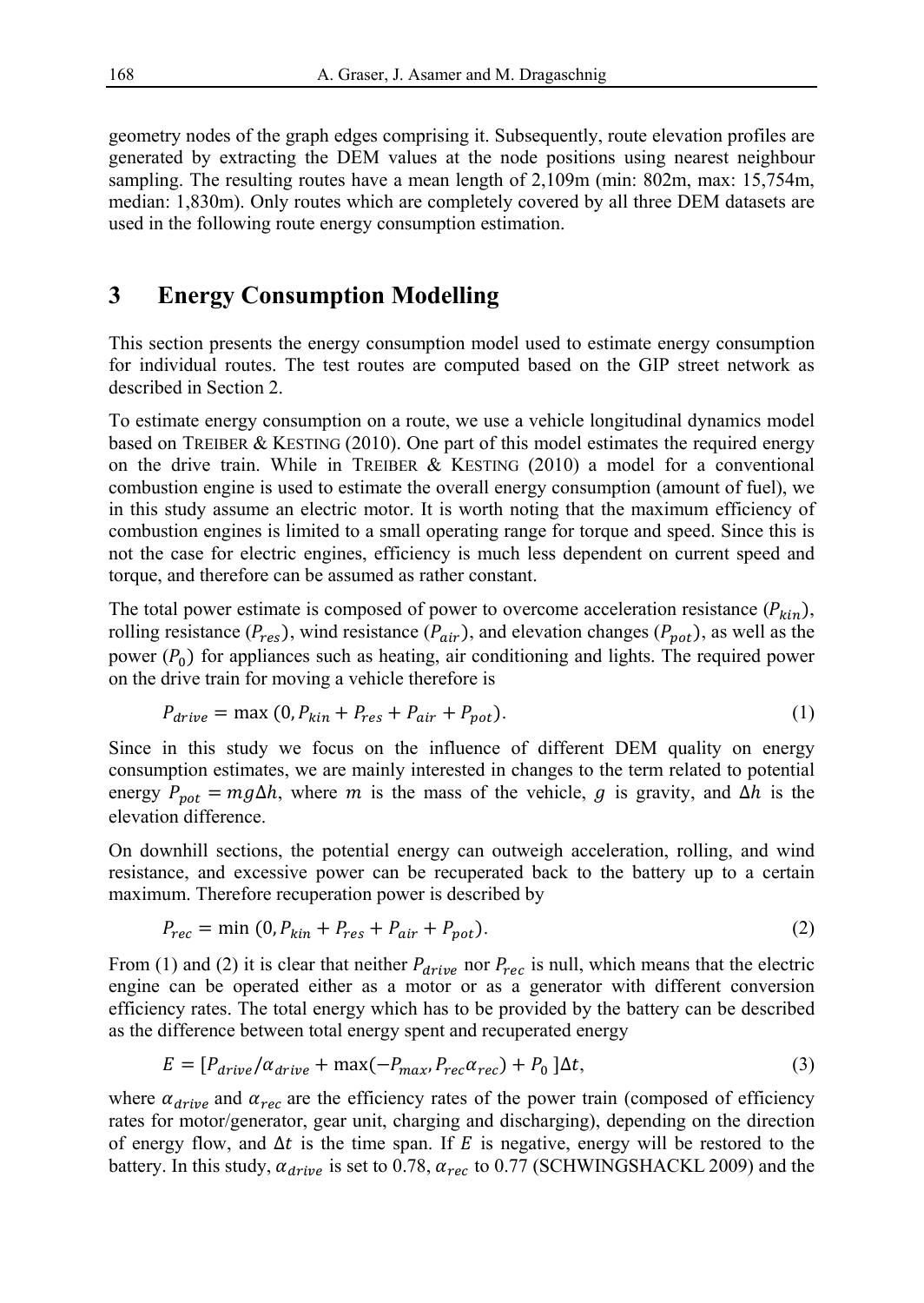maximum recuperation power  $P_{max}$  is 10kW. The value for  $\alpha_{rec}$  is dependent on the type of vehicle and strategy for regenerative breaking.

This energy consumption model (3) has been applied to 16,500 routes which are covered by all three DEM datasets. For this evaluation, a typical average urban travelling speed of 35km/h is assumed, and the speed is kept constant for the entire route to keep the nonelevation-dependent parameters fixed, since this evaluation focuses solely on the impact of DEM quality on energy estimates.

# **4 Energy Estimates**

This section presents the results of a statistical evaluation of the model (3) predictions. Table 1 shows a comparison of indicators for the estimates based on all three DEMs. The data shows that the minimum energy consumption values for all three DEMs are negative, meaning that electric vehicles would be able to recuperate energy on some of the test routes. The mean energy consumption ranges between 13.01 and 15.06kWh per 100km, with the lowest values based on the Wien-DEM, and the highest values based on the SRTM3.0. The low overall energy consumption values can be attributed to the constant low vehicle speed of 35km/h which is used for the energy estimation.

|                                  | <b>SRTM3.0</b> | <b>EU-DEM</b> | Wien-DEM |
|----------------------------------|----------------|---------------|----------|
| min kWh per 100km                | $-8.76$        | $-12.50$      | $-14.67$ |
| max kWh per 100km                | 67.29          | 64.73         | 66.37    |
| mean kWh per 100km               | 15.06          | 13.40         | 13.01    |
| standard deviation kWh per 100km | 6.41           | 6.19          | 6.31     |
| median kWh per 100km             | 13.86          | 12.69         | 12.36    |

#### **Tab. 1:** Energy consumption estimations

Next, we compare energy estimates based on EU-DEM and SRTM3.0 to energy estimates based on Wien-DEM. For the sake of this study, the estimates based on Wien-DEM serve as reference values because Wien-DEM is the most detailed DEM in the sample, and it is not practical to collect real-world energy consumption data for a test route set of this size. The results of this comparison as summarized in Table 2 show that energy estimates based on EU-DEM and SRTM3.0 tend to be higher by 0.38 and 2.06kWh, respectively. This corresponds to errors of 2.9% and 15.8% relative to the Wien-DEM mean energy consumption rate of 13.01kWh per 100km.

Figure 2 shows the correlation of average slope on the route and associated energy consumption. The black line shows the predicted energy consumption on a virtual route with a constant slope which serves as a reference. The graph clearly shows that – except for a small number of outliers – all energy estimates for real-world routes are equal to or higher than the energy estimate for the virtual route, whereby constant slope and estimates based on SRTM3.0 tend to deviate most from the reference line.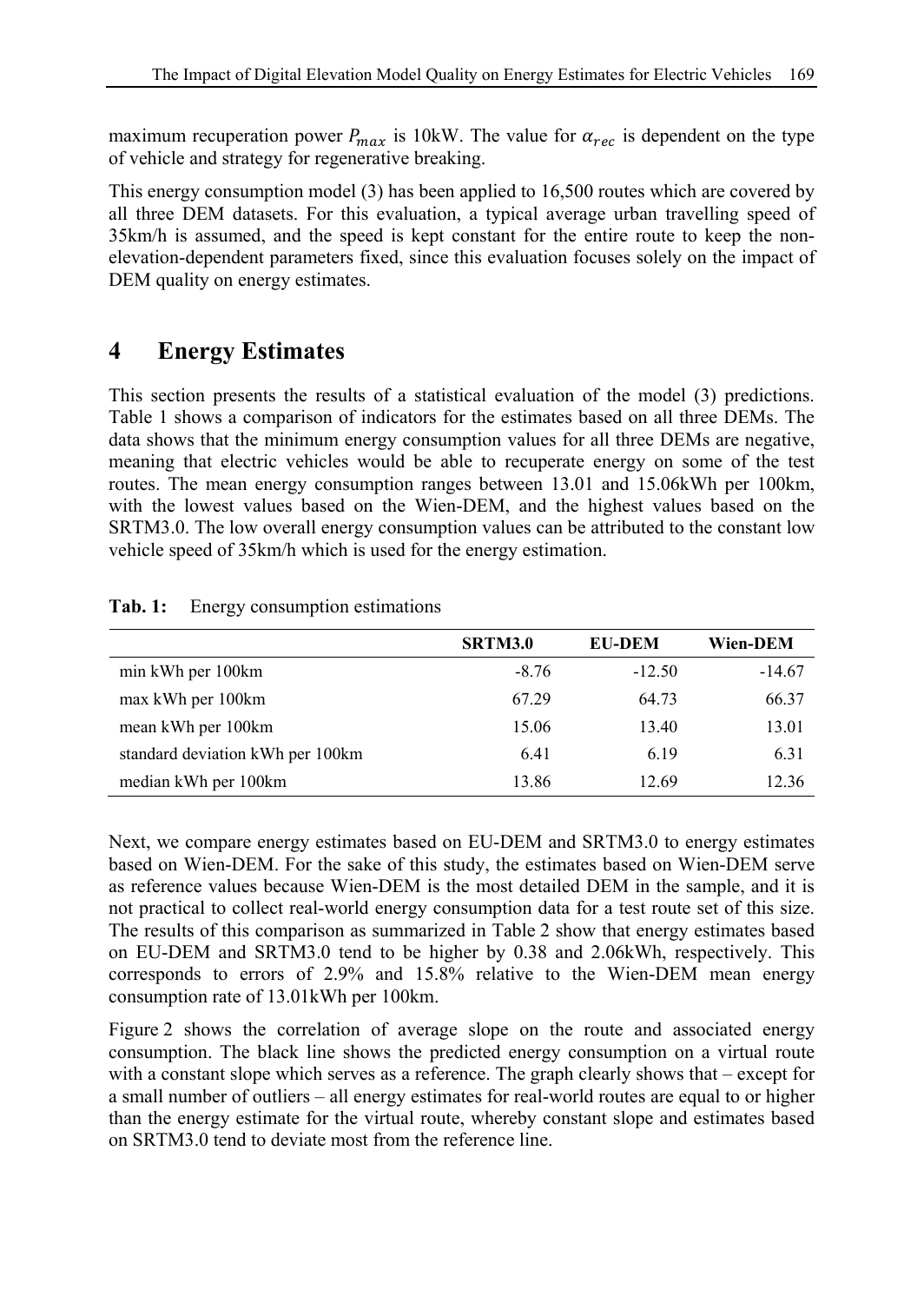|                              |          | <b>EU-DEM – Wien-DEM</b> |          | $SRTM3.0 - Wien-DEM$ |  |
|------------------------------|----------|--------------------------|----------|----------------------|--|
| min error                    | $-19.01$ | $-146.1%$                | $-13.25$ | $-101.8\%$           |  |
| max error                    | 17.36    | 133.4%                   | 34.23    | $263.0\%$            |  |
| mean error                   | 0.38     | $2.9\%$                  | 2.06     | 15.8%                |  |
| standard deviation of errors | 1.64     | $12.6\%$                 | 2.85     | 21.9%                |  |
| <b>RMSE</b>                  | 1.69     | $13.0\%$                 | 3.52     | 27.0%                |  |
| mean absolute error          | 1.15     | 8.8%                     | 2.36     | 18.1%                |  |

**Tab. 2:** Energy estimation errors based on EU-DEM and SRTM3.0 (Percentage values refer to the Wien-DEM mean energy consumption rate of 13.01kWh per 100km.)



Fig. 2: Energy consumption values over average route slope

The evaluation so far represents a summary of the results for all routes within the analysis area. Since DEM error values correlate with terrain characteristics such as slope and aspect (GOROKHOVICH & VOUSTIANIOUK 2006), we also compute the spatial distribution of energy estimation errors. Figure 3 shows the spatial distribution of energy estimation errors of EU-DEM and SRTM3.0 in the analysis area.

Each line in Figure 3 represents the mean energy estimation error of the routes between the corresponding ordered pair of grid cell neighbours. Obviously, the errors are dependent on the sequence of start and end cell. Therefore, all lines are drawn with an offset to the right from the centre line to distinguish between the two possible directions. Overestimation is shown in pink, underestimation in green. Wider lines represent bigger errors.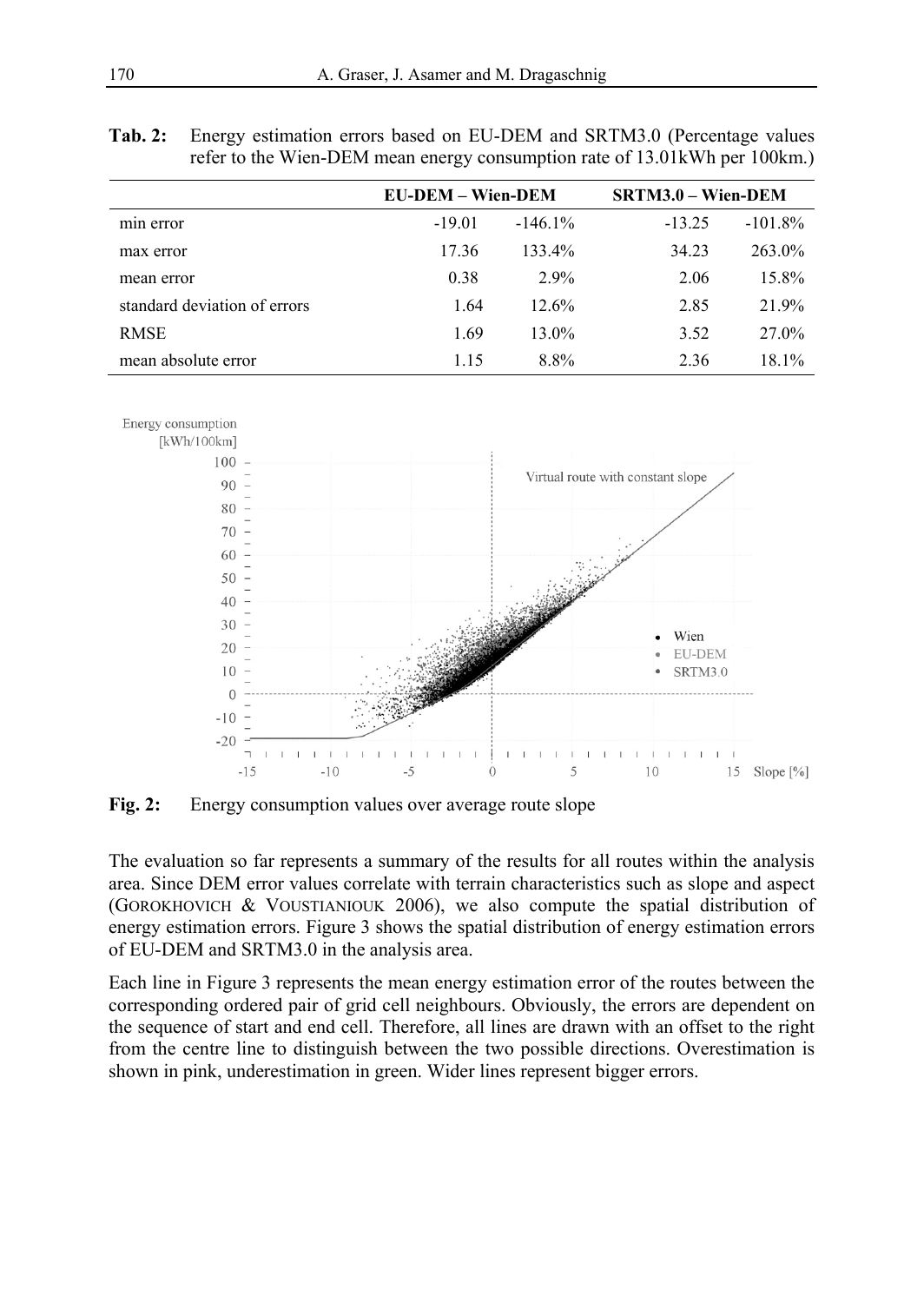

**Fig. 3:** Spatial distribution of energy estimation errors based on EU-DEM and SRTM3.0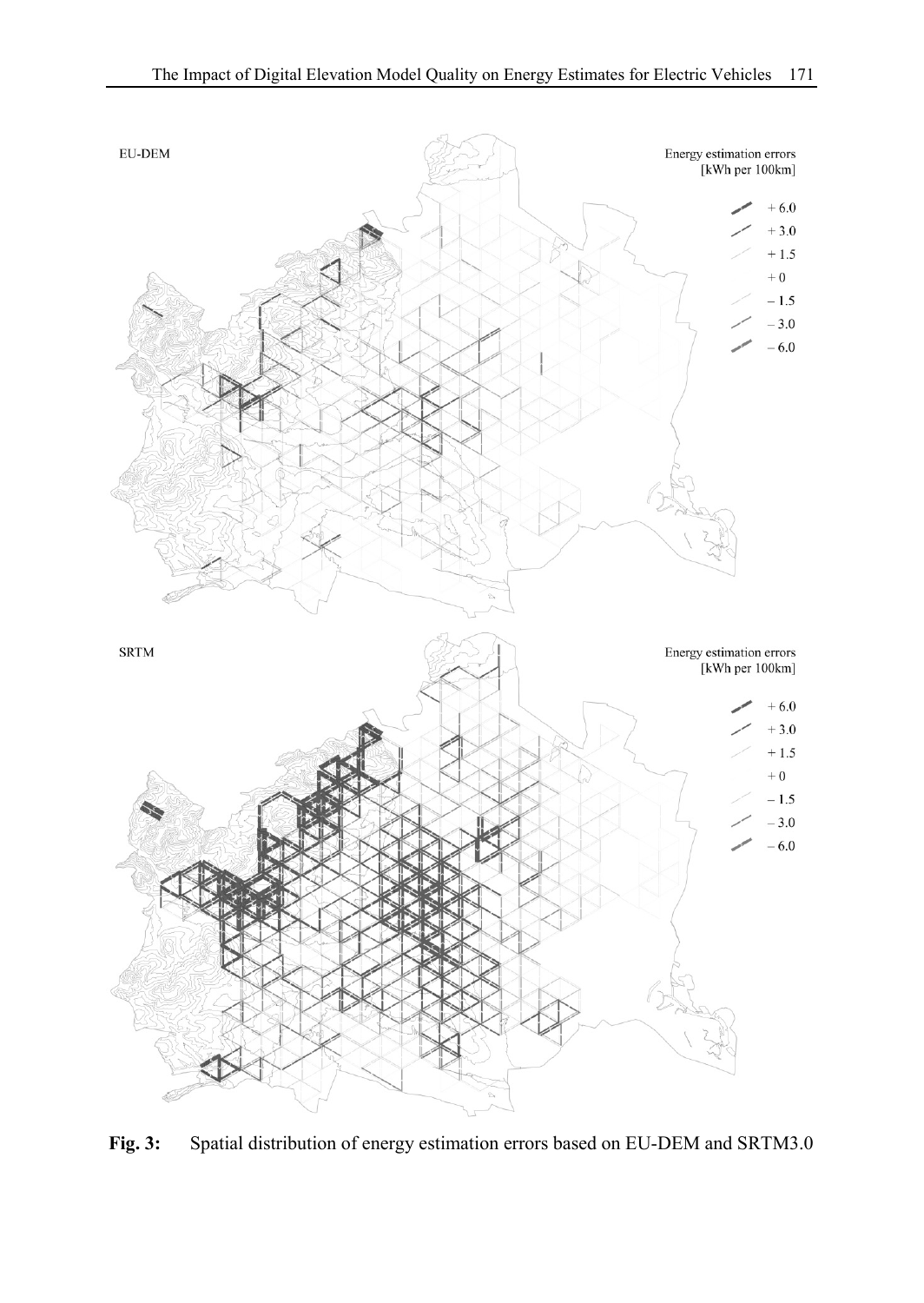The background of both maps shows contour lines at 25m intervals derived from Wien-DEM which serve as an indicator of the terrain characteristics in the different regions of Vienna. While the eastern regions are dominated by flat terrain of the Vienna Basin, the western regions are dominated by the north-eastern foothills of the Alps. As expected, the maps confirm that errors in the predictions based on SRTM3.0 are bigger than in the predictions based on EU-DEM and in both cases the biggest error values are located in the hills in the north-west and in the city centre.

#### **5 Discussion**

The statistical analysis results as summarized in Tables 1 and 2 show that energy estimates tend to be higher when the estimation is based on EU-DEM or SRTM3.0, than when the estimation is based on the high-resolution Wien-DEM. The reason for this behaviour becomes clearer when we compare individual route profiles for the same route on different DEMs. An example is depicted in Figure 4. It shows all three profiles of one of the test routes in the north-western hills. The profiles based on EU-DEM and SRTM3.0 clearly exhibit more elevation changes – including steep drops and rises – than the profile based on Wien-DEM which is smoother and overall more realistic since roads for vehicle traffic are built with moderate slopes rather than abrupt changes. The error based on EU-DEM is generally smaller than the error based on SRTM3.0 because the SRTM3.0 profile exhibits the biggest and most sudden elevation changes as can be seen in Figure 4. This behaviour can be observed for the vast majority of routes.



Fig. 4: Route profiles of a sample route, energy estimate difference: +12.96kWh (EU-DEM) and +31.94kWh (SRTM3.0)

In the spatial analysis of error distributions, two regions exhibit higher errors than the rest of the analysis area: the hills in the north-west and the city centre. These results are consistent with other studies on DEM accuracy such as GOROKHOVICH & VOUSTIANIOUK (2006) who show that SRTM error values correlate with terrain characteristics such as slope and aspect, and COLOSIMO et al. (2009) who evaluate SRTM and ASTER data and show higher errors in urban and forested areas compared to more open landscapes. Furthermore, since EU-DEM is based on SRTM and ASTER data, similarities in the spatial distribution of errors are not unexpected.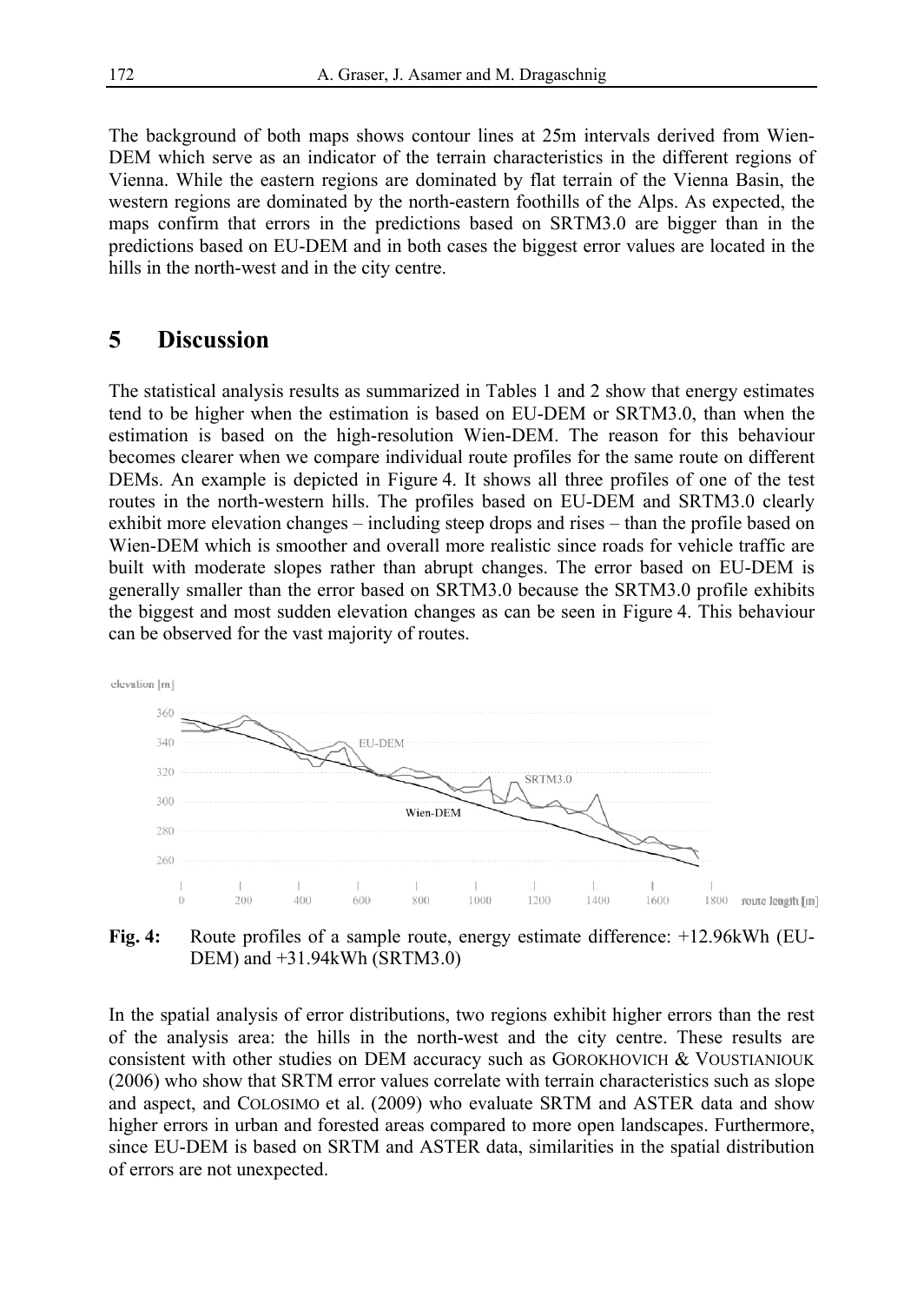The results of this study indicate that  $-$  in areas within Europe where no high-resolution elevation data is available – it is recommendable to use EU-DEM instead of SRTM data for route energy consumption modelling. Using these DEM, one should be aware that energy consumption tends to be overestimated. For the test route set in this study, mean errors of +2.9% and +15.8% were observed using EU-DEM and SRTM3.0 respectively. The spatial analysis furthermore shows that high-resolution elevation data is not only important in hilly and mountainous areas, but also in dense urban environments.

# **6 Outlook**

In this study, route elevation profiles were generated using nearest neighbour sampling to extract elevation values for the route geometry nodes. Sampling at geometry nodes is the most commonly used approach described in related studies, but most do not report on which sampling method was employed. The current study therefore serves as a base line reference. Further work will look into possible improvements by sampling elevation values in regular intervals along the route, and by applying more sophisticated methods such as bilinear resampling.

One open issue with route profiles derived from Wien-DEM currently is that they contain sudden drops and jumps at bridges and tunnels since the DEM does not include artificial and underground structures. To handle this issue more gracefully, and improve energy predictions for such routes, alternative approaches as shown for example by SCHILLING et al. (2009) will be implemented and evaluated.

Further work is planned which will compare energy consumption estimates to data collected by test vehicles. Battery state of charge and capacity information will be used to derive ground truth data about energy consumption. The model described in section 3 will then be applied to the vehicle GPS data which makes it possible to compare estimation results and observed energy demand.

# **Acknowledgements**

This research was supported in part by the Austrian Climate and Energy Fund of the Federal Ministry of Transport, Innovation and Technology within the "Electric Mobility Flagship Projects" program (project "emporA 2") and the KLIEN initiative of the Austrian bmvit (project no. 839478 "Crossing Borders").

# **References**

BACHOFER, F. (2011), Einfluss der vertikalen Genauigkeit von DGM auf das EcoRouting von Elektrofahrzeugen (Impact of the vertical accuracy of DEM on eco-routing of electric vehicles). In: STROBL, J., BLASCHKE, T. & GRIESEBNER, G. (Eds.), Angewandte Geoinformatik 2011. Berlin/Offenbach, Wichmann, 338-346.